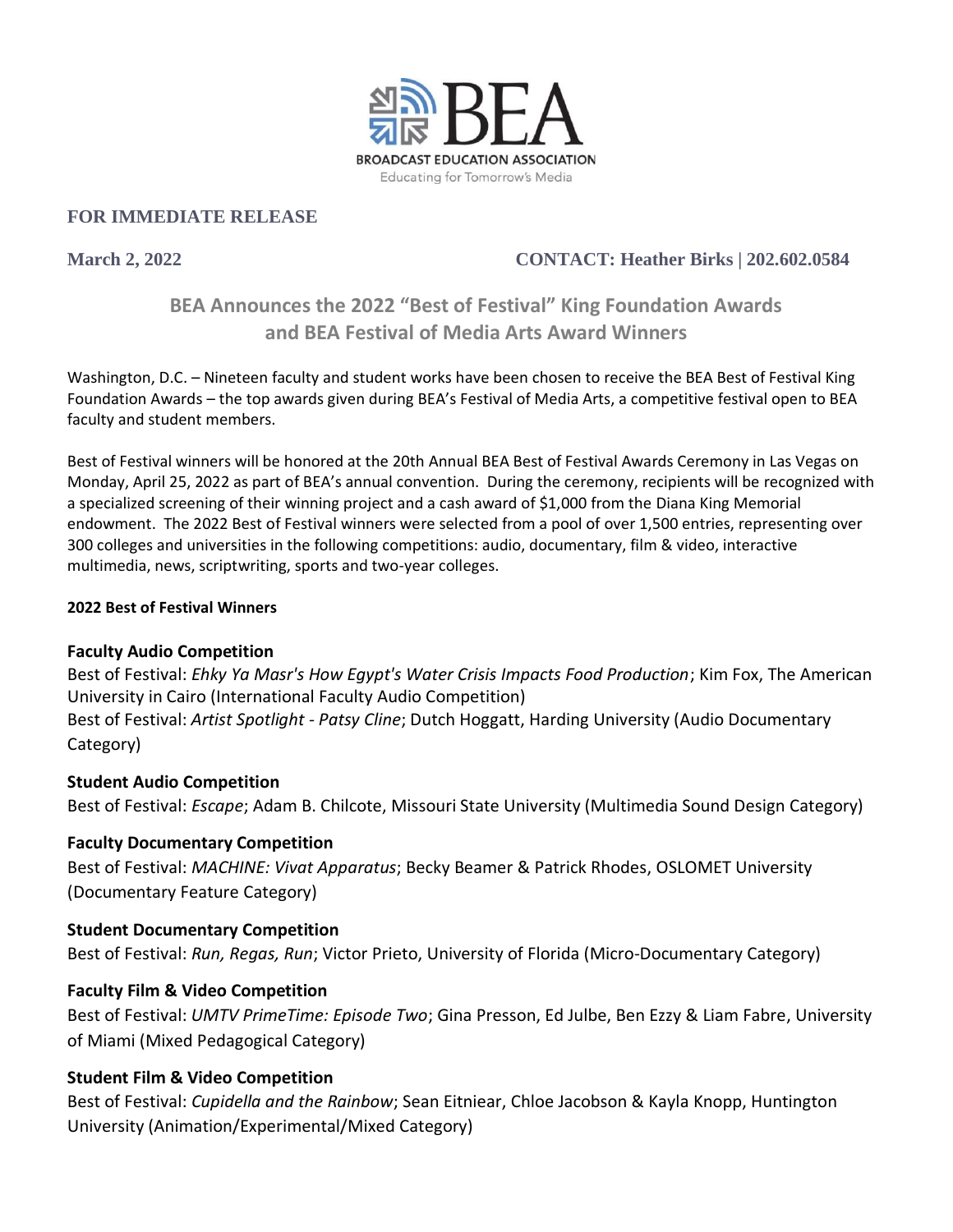Best of Festival: Community Growth; Dominick Acierno, University of Maryland College Park (Instructional/Educational Category)

#### **Faculty Interactive Multimedia Competition**

Best of Festival: *Blank Spaces: An Interactive Timeline*; Ringo Jones & Lane Kendall, University of Arkansas (Interactive Reality Category)

### **Student Interactive Multimedia Competition**

Best of Festival: *Distanced Immersion*; Hunter Bennett, Miguel Arturo Serrano Madrona, Sara Brinsfield, & Marianna Strykhar Dobryanska, West Virginia University & University of Seville (Interactive Reality Category)

### **Faculty News Competition**

Best of Festival: *Ehky Ya Masr's The Syrian Shawarma Takeover*; Kim Fox & Calvin Harrison, The American University in Cairo (Radio Feature News Reporting Category)

### **Student News Competition**

Best of Festival (Radio): *Electric Grid Infrastructure*; Ryan Gaylor, University of Oklahoma (Radio Hard News Category)

Best of Festival (Television): *Water Pipeline*; Katelyn Keenehan, Arizona State University (TV Long Feature Category)

Best of Festival (Newscast or News Magazine): *Rising From the Rubble*; WUFT News Staff, University of Florida

#### **Faculty Scriptwriting Competition**

Best of Festival: *The Fifth Story*; Cory Byers, Southern Illinois University Edwardsville (Feature Narrative Film/Hour Television Category)

## **Student Scriptwriting Competition**

Best of Festival: *The Witcher - The Bard's Ballad*; Lucas-Mario Dieguez, Jesus Huerta, Dan Oliszewicz, Chelsey Rayne & Carlos Reyes, Purdue University Northwest (Feature Category)

## **Faculty Sports Competition**

Best of Festival: *UC vs Xavier Women's Basketball*; Joe Brackman, University of Cincinnati (TV Sports Event Direction and Production Category)

#### **Student Sports Competition**

Best of Festival: *Ball State Sports Link: 2021 Men's Basketball Intro*; Faith Denig, Ball State University (Promotional Video/Tease/PSA Category)

## **Student Two-Year Colleges Competition**

Best of Festival: *Hike in the Dunes*; Cameron Thurmond, Glendale Community College (Narrative Audio Category)